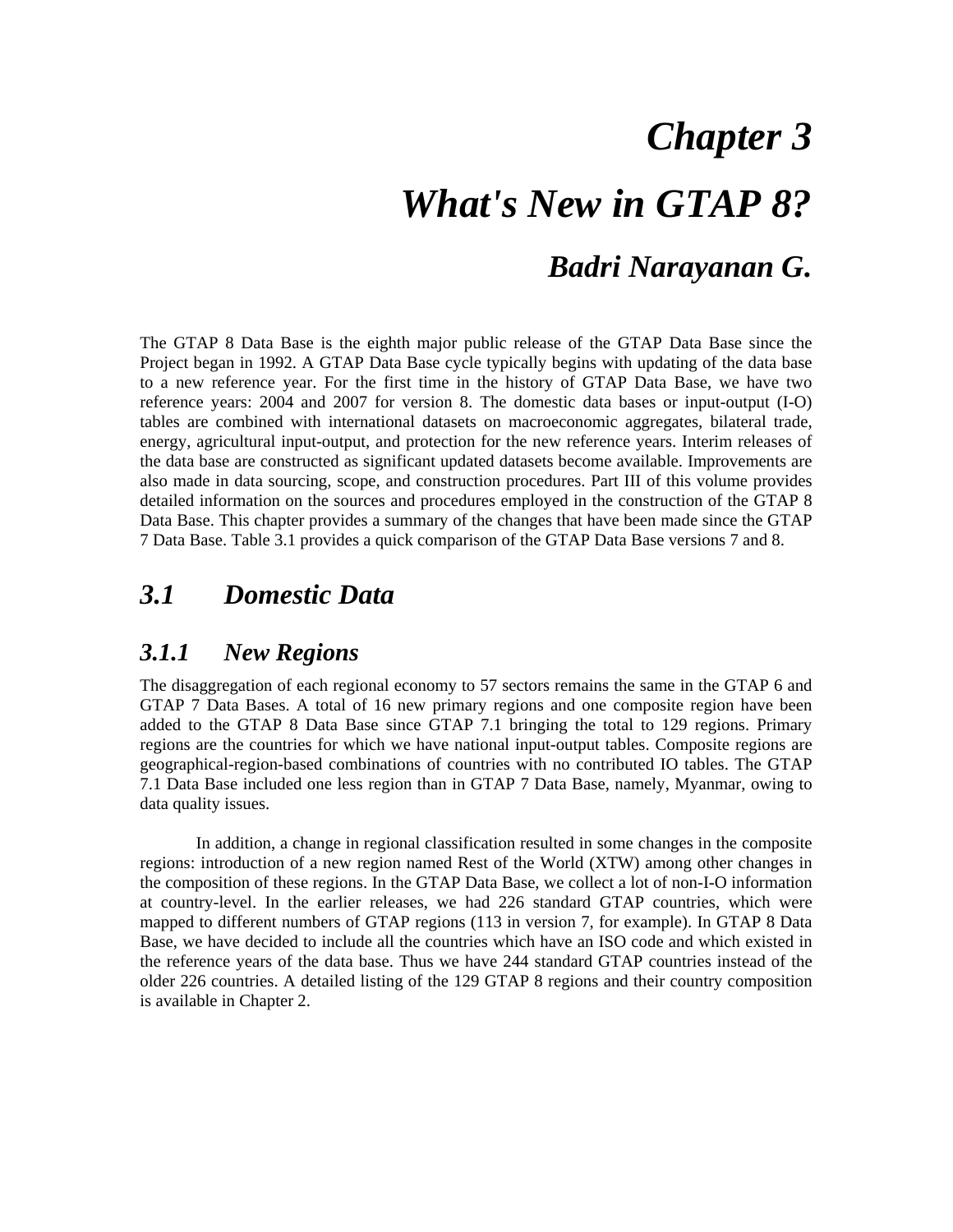# *3.1.2 Updated Regions*

Aside from introducing new regions, updated input-output tables for regions that are already in the data base were also incorporated in the GTAP 8 Data Base. More recent input-output tables have been incorporated for Australia, Bolivia, Brazil, China, India, Malaysia, Mexico, Norway, Switzerland, Thailand, Uganda and Venezuela. For Ethiopia, Philippines and Zimbabwe, few fixes and improvements were made to the IO tables contributed in previous releases.

# *3.1.3 Agricultural Production Targeting*

The input-output tables of several countries, especially the OECD members, are pre-adjusted to match 2004 and 2007 agricultural production statistics by sector. This was done initially for the EU countries to more accurately reflect the shares of each member to total agricultural production in the EU and to more accurately reflect domestic support payments. The 2004 and 2007 agricultural production targets for the EU are sourced from EUROSTAT and contributed to GTAP by Hans Grinsted Jensen of FOI. The I-O tables for the EU27, Australia, New Zealand, Japan, Korea, USA, Canada, Mexico, Switzerland, Turkey and Norway are now pre-adjusted to match 2004 and 2007 agricultural production data. Hsin Huang (OECD) supplied GTAP with the agricultural production targets for the non-EU27 OECD countries. Agricultural production targeting is documented in the detailed documentation available online.

# *3.2 International Datasets: Sources and Procedure Changes*

# *3.2.1 Macroeconomic Data*

Macroeconomic aggregates (GDP, private consumption, government consumption, and investment) are used in updating the input-output tables to common reference years 2004 and 2007. The primary source of macroeconomic data used in the GTAP 8 Data Base is the World Bank.

# *3.2.2 Trade Data*

As in previous versions of the GTAP Data Base, reconciled bilateral merchandise trade data, based on data from COMTRADE, was contributed by Mark Gehlhar of ERS/USDA. Documentation on the reconciliation procedure is given in the online detailed version. Significant improvements that had been made to the bilateral services trade data in GTAP 7 as a result of the efforts of Nico van Leeuwen and Arjan Lejour from the CPB, have been further carried forward to GTAP 8 Data Base, for both 2004 and 2007. In the past bilateral services trade has been estimated based on data obtained from the IMF. Since the GTAP 7 Data Base, bilateral data on services trade was obtained for the OECD countries and this is now combined with the IMF data to significantly improve the quality of the estimated bilateral services trade data.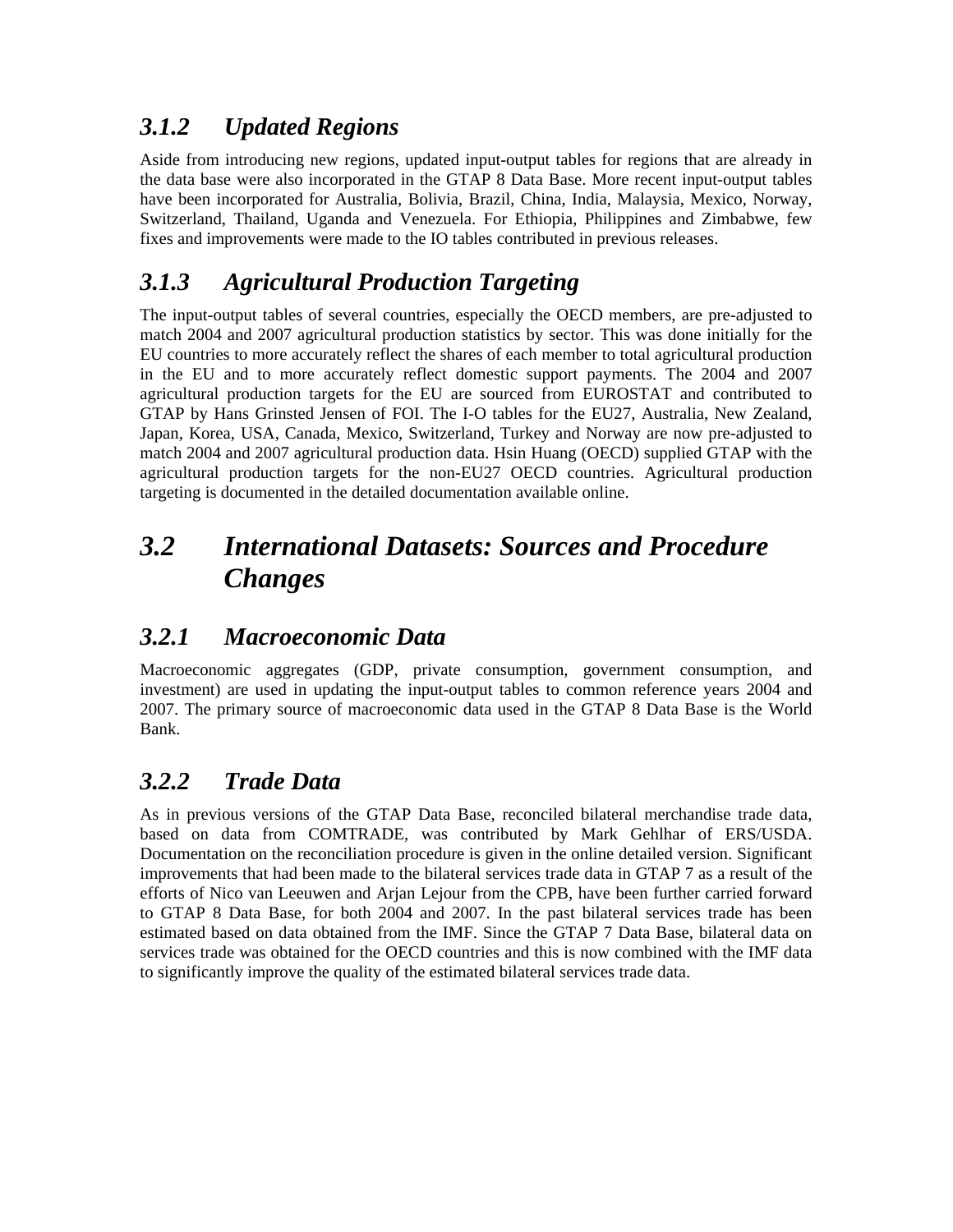## *3.2.3 Protection Data*

#### *Domestic Support*

Domestic support data for 2004 and 2007 from the OECD PSE/CSE database are incorporated in the GTAP 8 Data Base. In the GTAP Data Base releases prior to version 7, we had been using activity-specific domestic support payment data to calculate the powers of support for each sector. Hsin Huang (OECD) provided us a new format of data for five domestic support categories for the OECD countries - output subsidies, input subsidies, land-based payments, labor-based payments and capital-based payments. This data gives us the breakup of activityspecific, group-generic and activity-generic payments. Hans Jensen (FOI) provided this data for all the EU-27 countries in 2007 and EU-25 countries in 2004.

The country coverage of the data has been reduced for 2007, since there was no information on non-OECD member countries for this year. For 2004, while domestic support data is available for a few non-OECD members, the format of this data is identical to that contributed for GTAP 7 Data Base. Domestic support data are now available for the following OECD countries: Australia, Canada, European Union (EU27), Iceland, Japan, Korea, Mexico, Norway, Switzerland, Turkey, and the United States. The non-OECD member economies covered in the domestic support dataset for 2004 are: China, Russia, South Africa, Brazil and Ukraine. Data for Bulgaria and Romania in 2004 were in the format for non-OECD economies, since they were not EU members at that time. However, they were included in the EU-27 comprehensive domestic support data contributed by Hans Jensen for 2007.

#### *Agricultural Export Subsidies*

Agricultural export subsidy data for 2004, calculated from country notifications to the WTO and "Financial report on the European Agricultural Guidance and Guarantee Fund", was contributed by Aziz Elbehri of the Food and Agriculture Organization of the United Nations (FAO), with inputs from David Laborde (IFPRI) and Hans Jensen. Agricultural export subsidies are identified for the year 2004 for Canada, Switzerland and the European Union. Data is still for 2003 for Panama and Israel, for 2002 for United States, Tunisia and Morocco, and for 2001 for Norway. We continue to use a common agricultural export subsidy rate for the EU member countries.

For 2007, David Laborde contributed a much richer export subsidy data, based on a bilateral and disaggregated-sector-level monthly export subsidy and bilateral trade dataset, for 36 exporting countries, 15 GTAP sectors (in agriculture and manufacturing) and 230 importing countries.

#### *MFA Export Tax Equivalents*

Estimates of the export tax equivalent (ETE) of the export quotas on textiles and clothing (wearing apparel) exports under the Agreement on Textiles and Clothing (ATC) were provided by Joseph Francois and Julia Wörz. For Canada and the EU15, the ETE estimates are for 2003 and for the USA, the ETE estimates are for 2004. For 2007, all of these ETE's are zero, given the phasing out of MFA quotas, but quotas on Chinese exports remain in US, Canada and EU. We extrapolated ETEs from 2004 data to 2007 for China, based on the extent to which the quotas for Chinese exports were allowed to grow in each of these countries.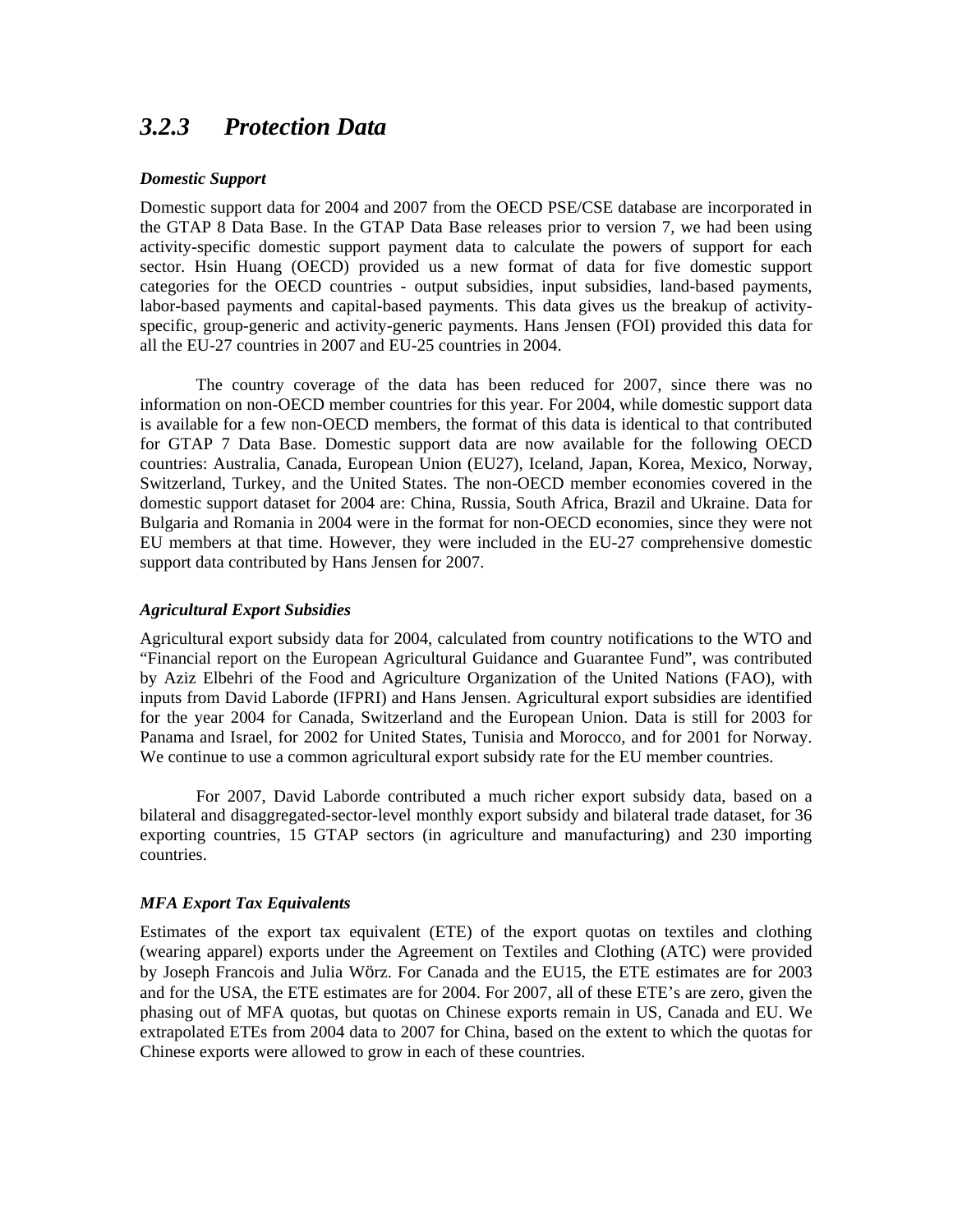### *Import Tariffs*

Similar to the GTAP 7 Data Base, the 2004 tariff data in the GTAP 8 Data Base is based on the Market Access Maps (MAcMapHS6) contributed by David Laborde. The MAcMap data base is compiled by ITC and CEPII from UNCTAD TRAINS data, country notifications to the WTO, AMAD, and from national customs information. For 2007, ITC and CEPII contributed a new dataset, for which documentation is available from chapter 10.D of this book.

## *3.2.4 Energy Data*

For version 8, the IEA and OLADE energy volume, taxes and prices data has been incorporated for the years 2004 and 2007.

# *3.2.5 Behavioral Parameters*

The GTAP Data Base includes a parameters file that consists of the various behavioral parameters used in the standard GTAP Model. Armington elasticities and Trade elasticities in GTAP 8 Data Base are the same as those in version 7. As in the GTAP 7 Data Base, CDE (Constant Difference Elasticity) parameters were calibrated from expenditure elasticities that are calculated using parameters from the AIDADS model estimated using GTAP data, as reported in Reimer and Hertel (2004).

## *3.2.6 Other Features*

Estimates of income taxes and factor taxes (payroll, land, etc.) based on data from the IMF Government Financial Statistics, assembled by Jan Hagemejer and Robert McDougall, were incorporated into the GTAP 8 Data Base, as in the previous version. Population data, in millions, is reported in the global flows data file (header POP). This may be useful for use in postsimulation calculations. Population data is not read in by the current standard version of the GTAP Model file (GTAP.TAB). Reconciled bilateral time series trade data for 1995 to 2009 from Mark Gehlhar (ERS/USDA) have been incorporated into the time series trade data.